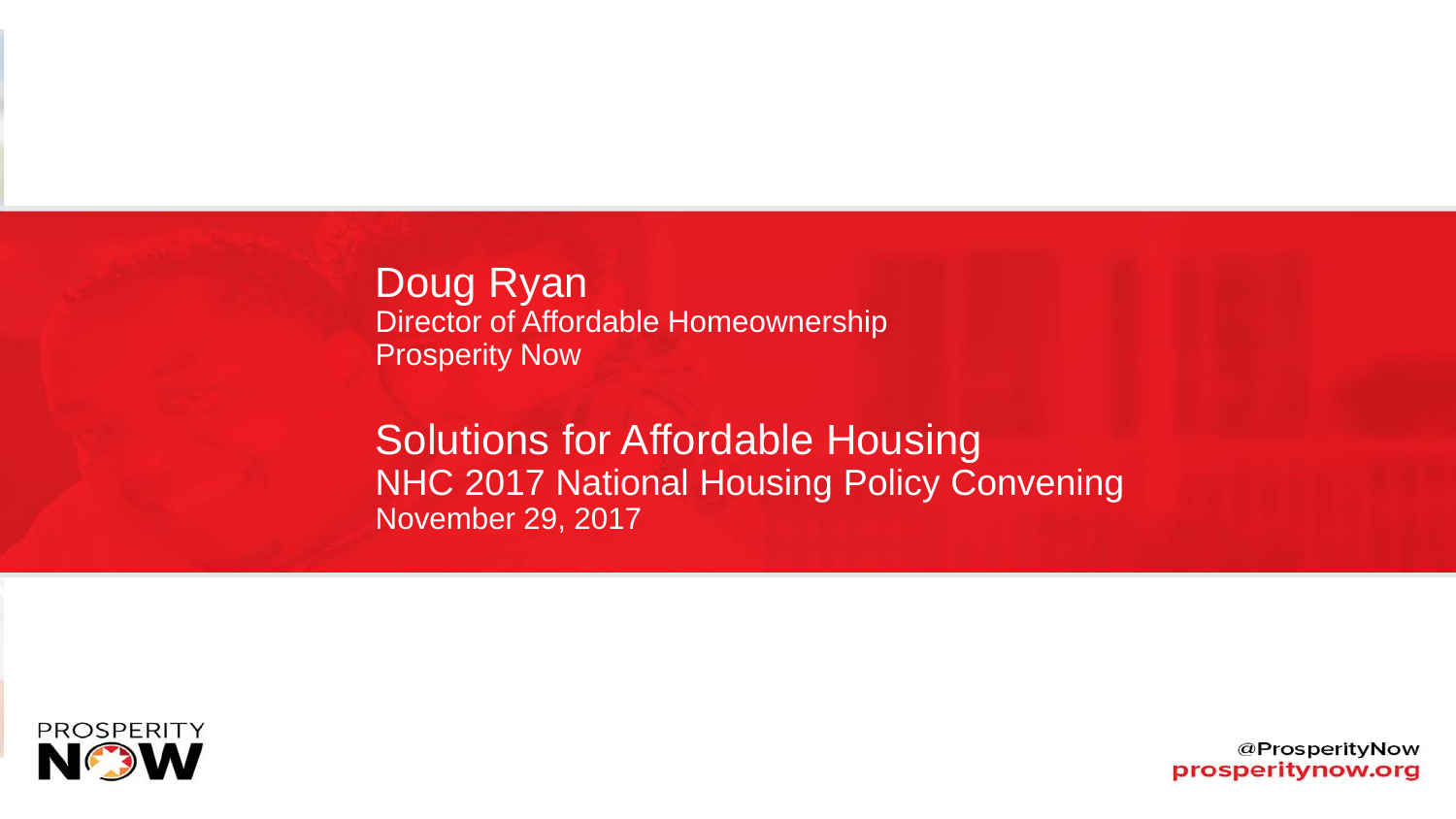### The Racial Wealth Divide in 2043



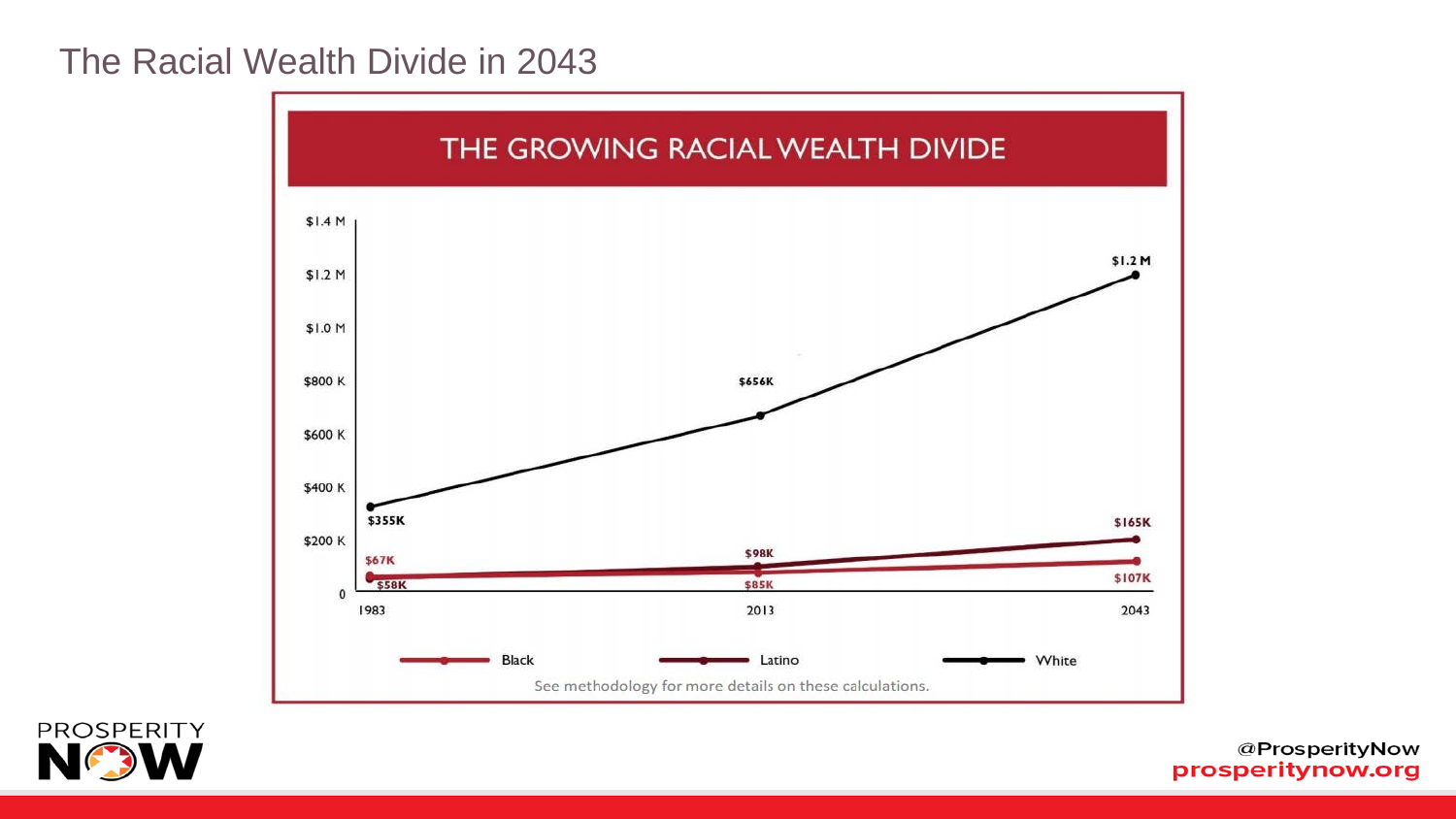### Homeownership Parity and the Racial Wealth Divide



**CREATING PARITY IN THE HOMEOWNERSHIP RATE...** 

\$32,000

\$29,000

amounting to a  $28\%$ 

decrease in the racial wealth gap

amounting to a  $31%$ decrease in the racial wealth gap

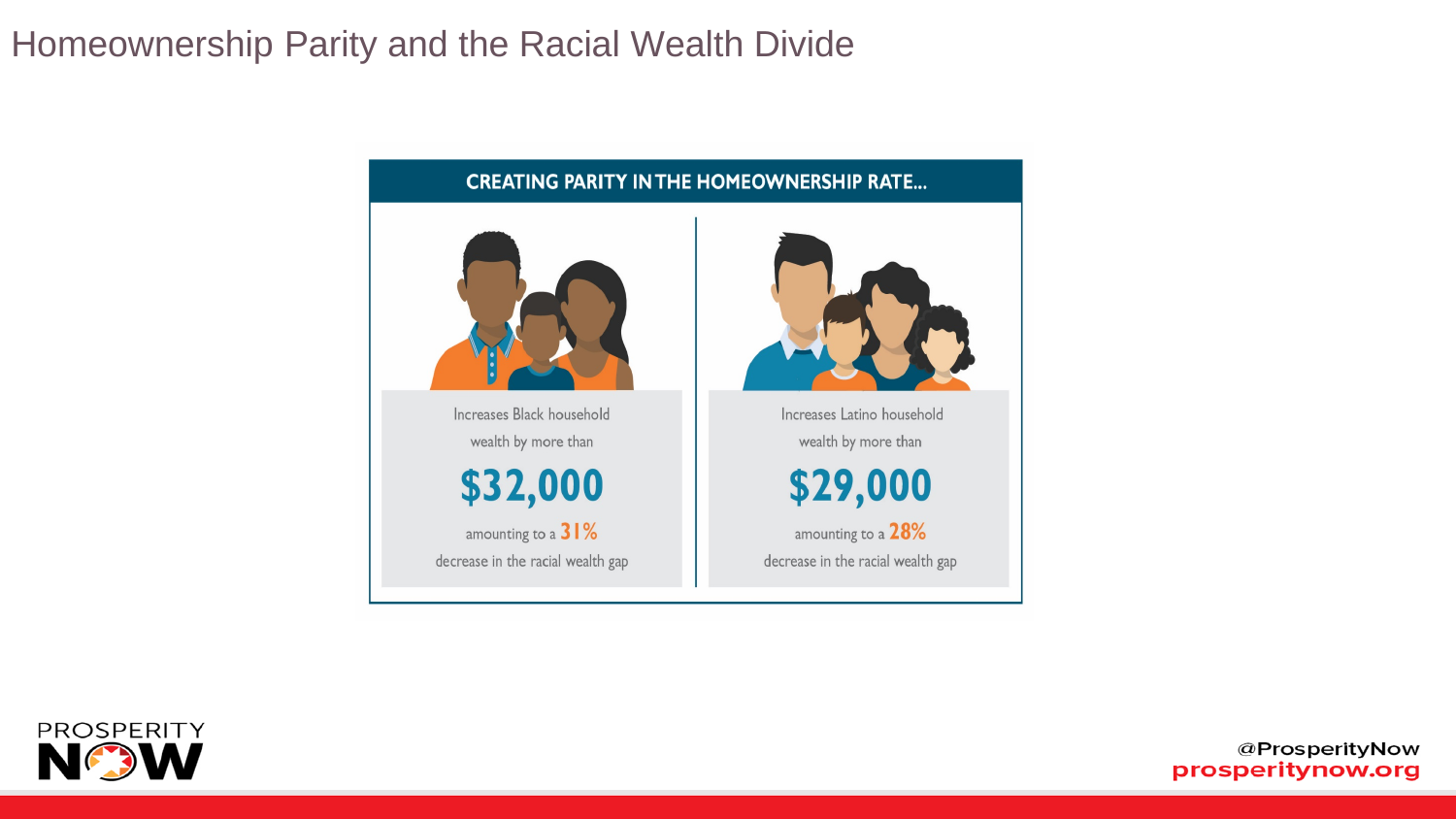## Housing Remains Main Form of Wealth for Low-Income and Minority Households



Notes: Medians for housing and non-housing wealth are calculated independently of one another and therefore do not sum up to total median net wealth Nonhousing wealth includes cash savings, savings in retirement accounts, stocks and bonds. Values are adjusted for inflation with the CPI-U for All Items. Low income households are in bottom income quartile for each year.

Source: JCHS tabulations of Federal Reserve Board, Survey of Consumer Finances.

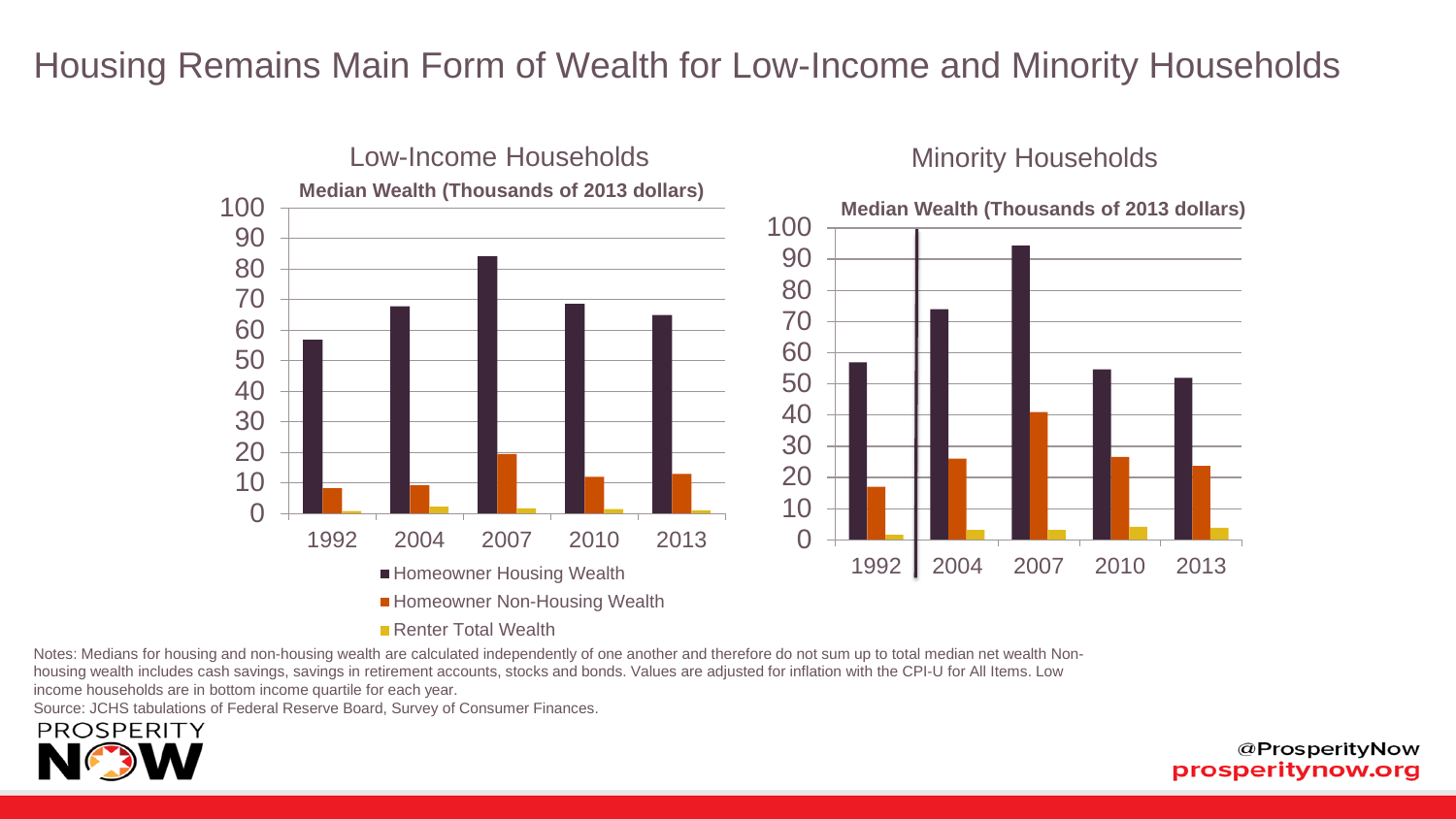## The Homeownership Gap Has Narrowed for Hispanics and Asians, But Widened for Blacks

**Cumulative Change in Homeownership Rate (Percentage points)**



#### **Homeownership Rate in 2016 (Percent)**

Notes: Hispanics may be of any race. White, black, and Asian/other are non-Hispanic and include households reporting a second race until 2003. After 2003, Asian/other includes all other households and households reporting more than one race. Source: JCHS tabulations of Housing Vacancy Survey data.

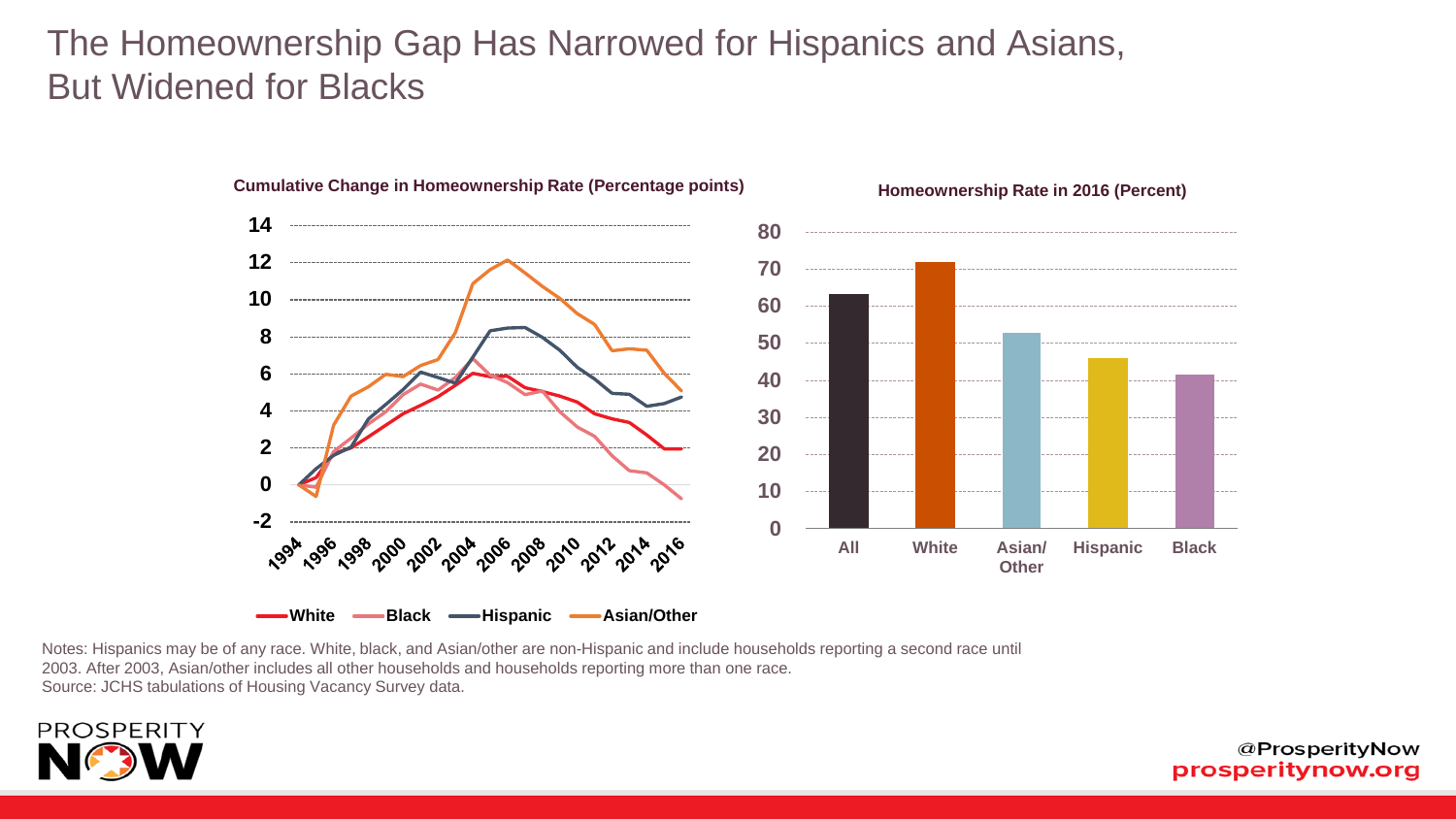### Rates Have Fallen Below 1990 Rates for All But Oldest Age Groups



Source: JCHS tabulations of US Census Bureau, Current Population Surveys.

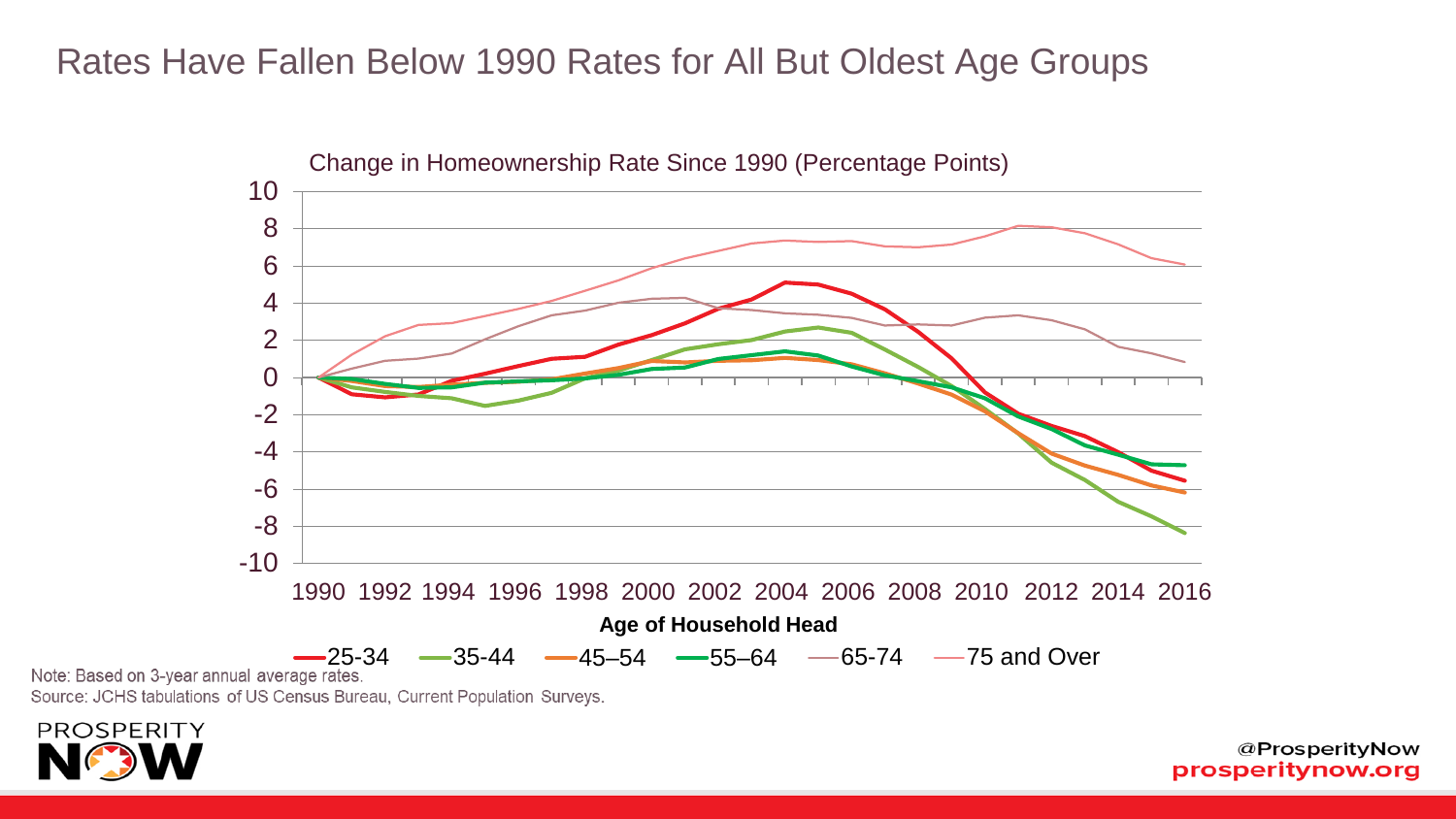

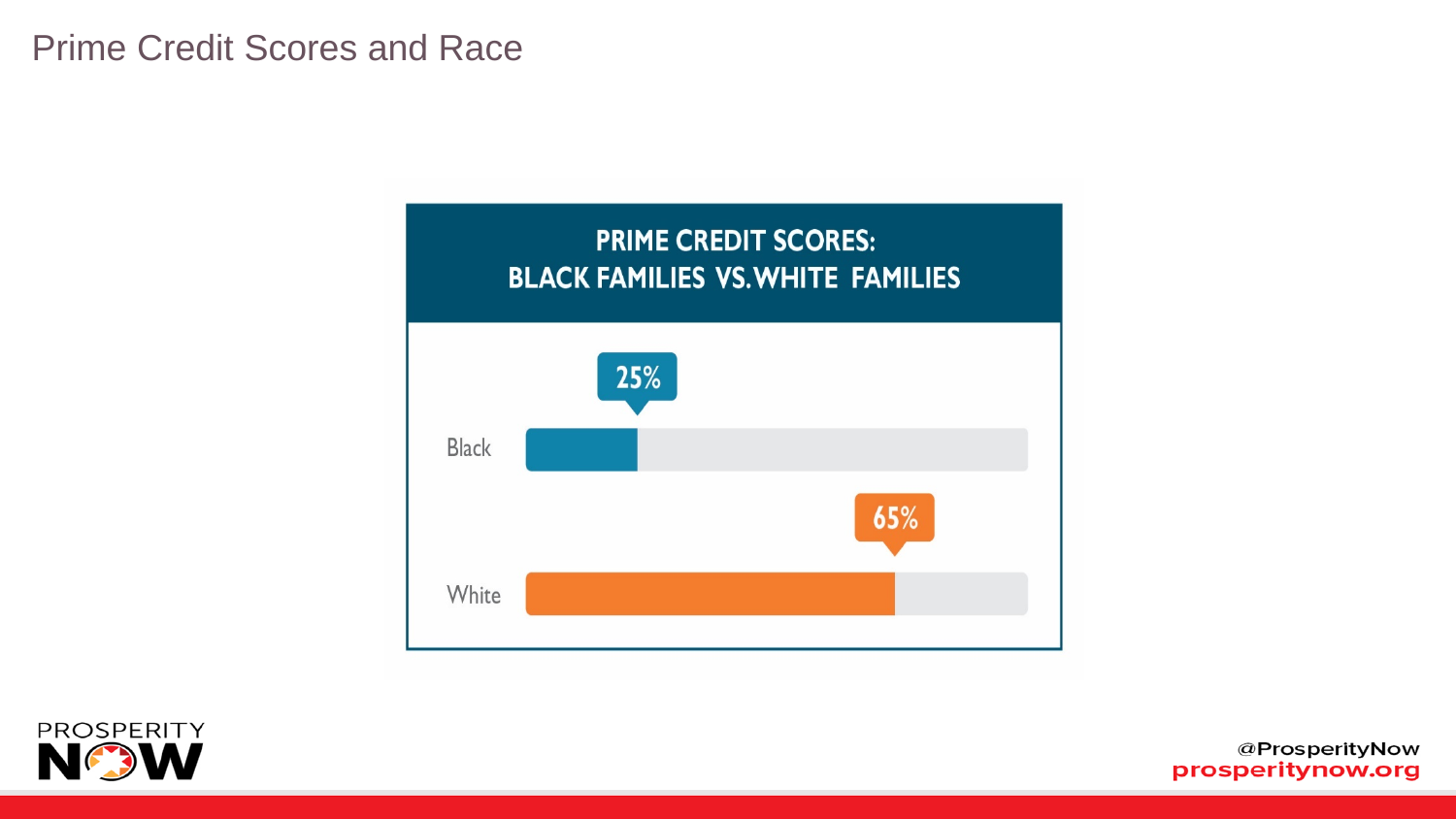## Tight Lending Standards Limit Mortgage Access



Note: Data include only conventional first-lien purchase mortgage originations. Source: JCHS tabulations of CoreLogic data.

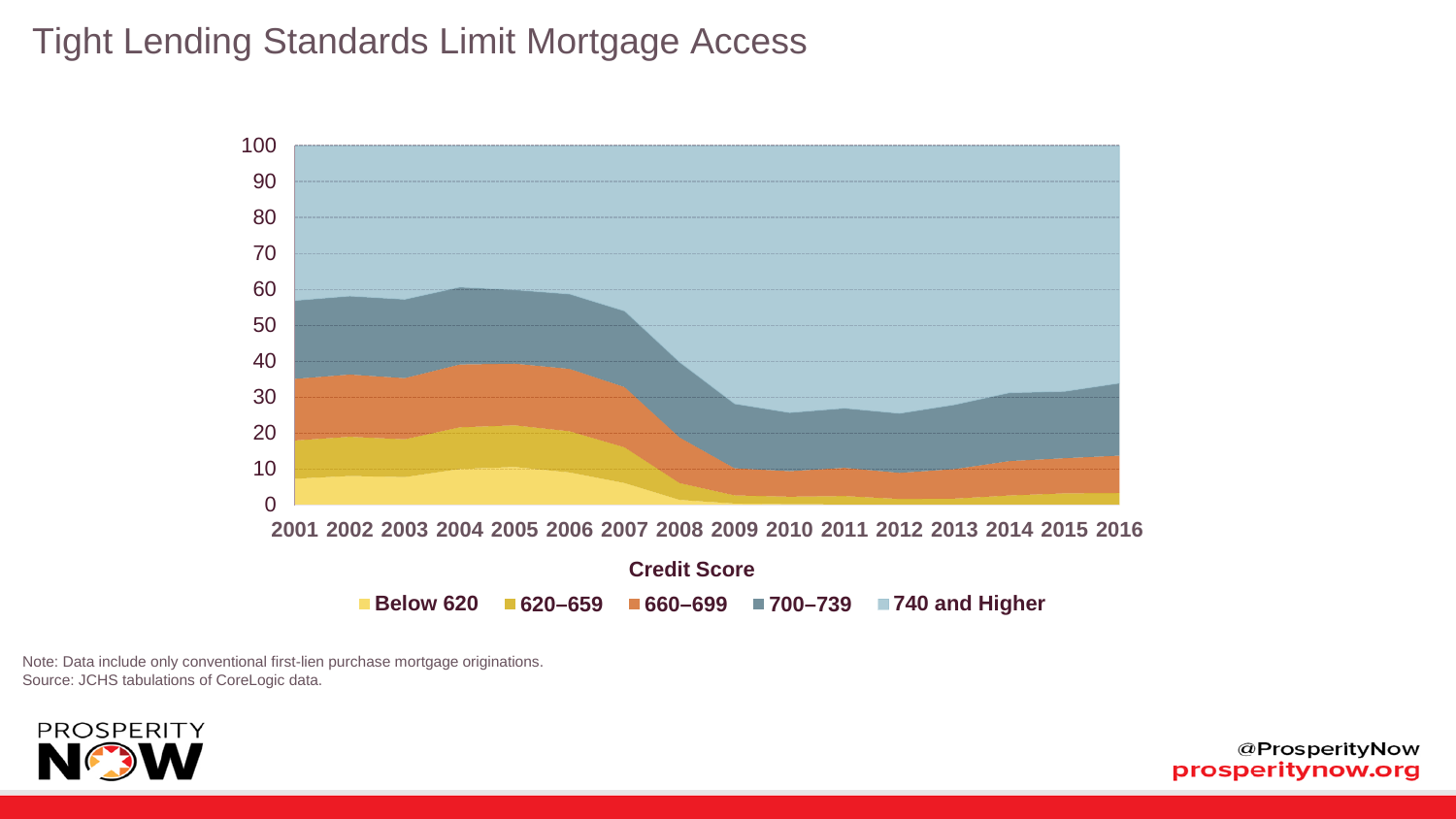# Who's Going to Buy Your (California) House in 2020?



prosperitynow.org